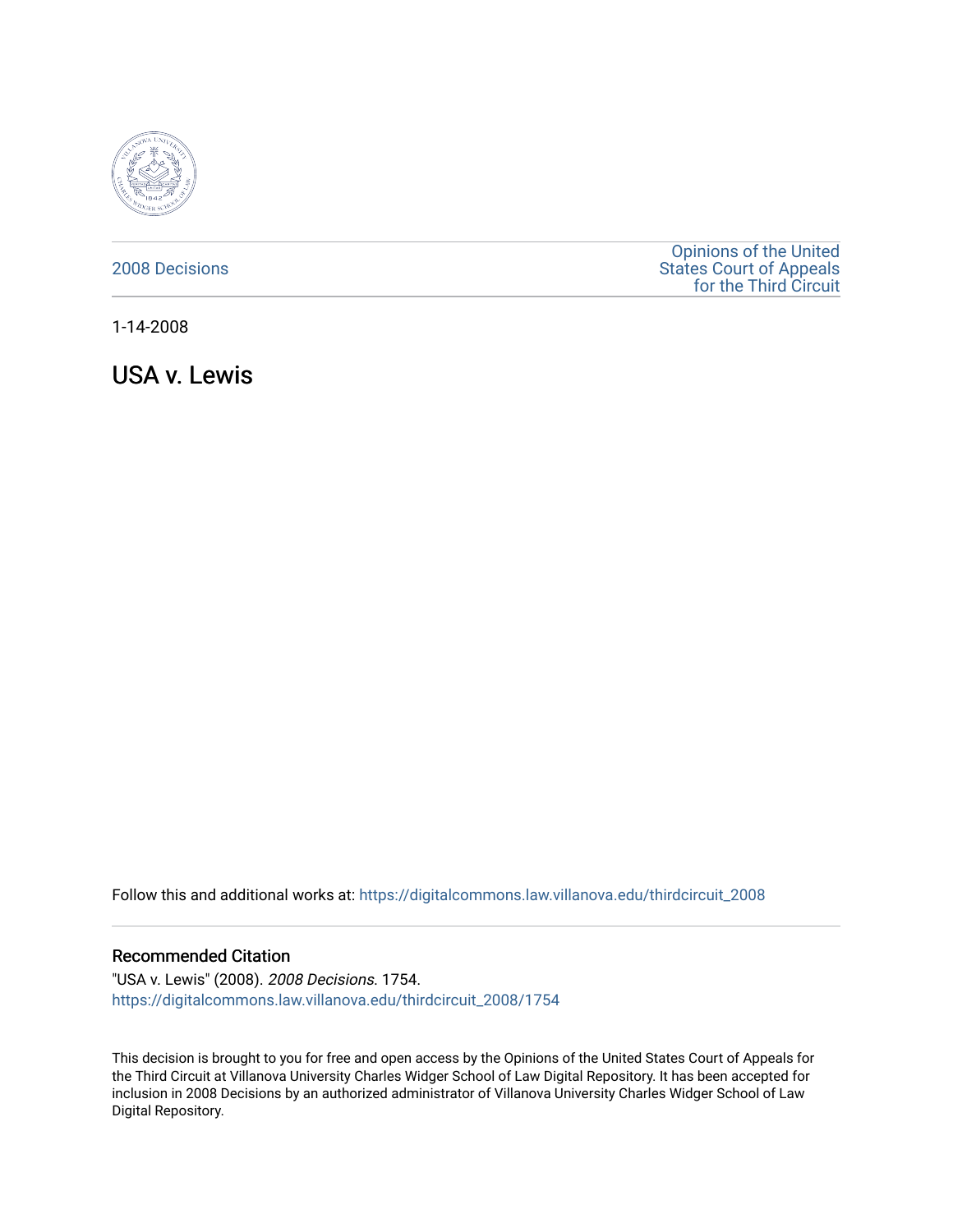## NOT PRECEDENTIAL

# UNITED STATES COURT OF APPEALS FOR THE THIRD CIRCUIT

No. 06-1259

## UNITED STATES OF AMERICA

v.

DUJANN LEWIS, Appellant

On Appeal from the United States District Court for the Eastern District of Pennsylvania D.C. Criminal No. 03-cr-00216-1 District Judge: Honorable Barclay Surrick

Submitted Pursuant to Third Circuit LAR 34.1(a) November 9, 2007

Before: SCIRICA, *Chief Judge*, AMBRO and JORDAN, *Circuit Judges*.

(Filed: January 14, 2008)

# OPINION OF THE COURT

SCIRICA, *Chief Judge*.

DuJann Lewis was charged with: conspiracy to possess with intent to distribute in

excess of fifty grams of cocaine base ("crack") and to possess with intent to distribute

marijuana, 21 U.S.C. § 846 (Count 1); possession with intent to distribute or aiding and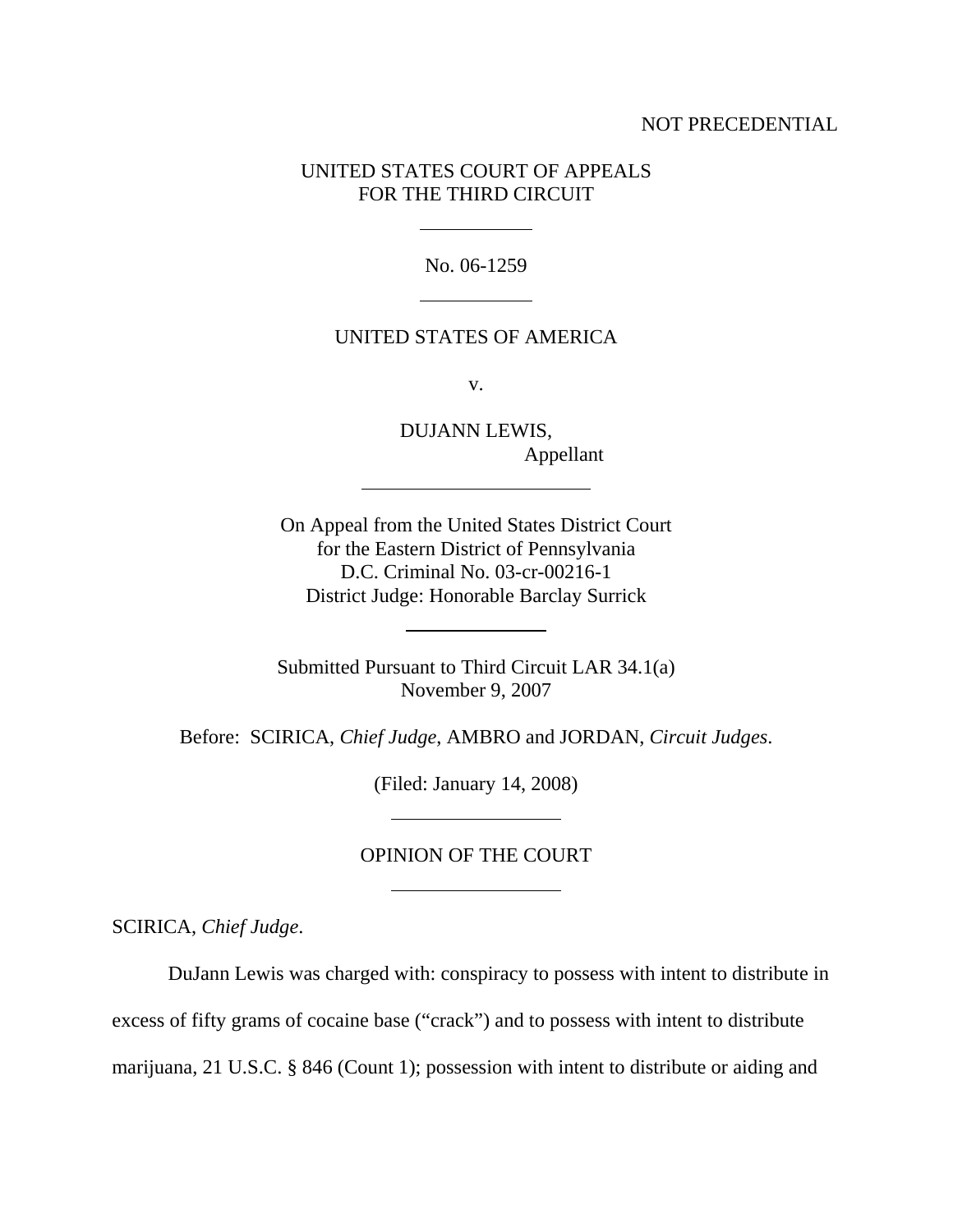abetting the possession with intent to distribute in excess of fifty grams of cocaine base ("crack"), 21 U.S.C.  $\S$ §  $841(a)(1)$  and  $(b)(1)(A)$  and 18 U.S.C. § 2 (Count 2); possession with intent to distribute or aiding and abetting the possession with intent to distribute marijuana, 21 U.S.C. §§  $841(a)(1)$  and  $(b)(1)(A)$  and 18 U.S.C. § 2 (Count 3); carrying a firearm or aiding and abetting the carrying of a firearm during and in relation to a drug trafficking crime, 18 U.S.C. §  $924(c)(1)(A)$  and 18 U.S.C. § 2 (Count 4). Following a four-day trial, the jury found Lewis guilty of Counts 1 through 4.

Lewis challenges his convictions contending the evidence was insufficient to support the verdict under Counts 1 through 4. We will affirm.

I.

Responding to a complaint about noise emanating from Apartment J-19 of the Bishop Hill Apartments, Officer Brian Duffy encountered a woman with a young child at the apartment door. At roughly the same time, David Haley, a maintenance worker, saw a man jump from the balcony of Apartment J-19 and run away. Haley also saw two heads "pop out" of the bedroom window of Apartment J-19 and retreat back inside. Haley reported this incident to Lane Murphy, a security officer at the apartment complex, who called the police.

While talking to the police, Murphy saw Lewis and Lamar Edge leave Building J. Murphy recognized both as men who would "come and go, all hours of the night," from Building J. Lewis was carrying boxes, and Edge was carrying a shopping bag from Modell's Sporting Goods. Murphy observed the two men place the boxes and the bag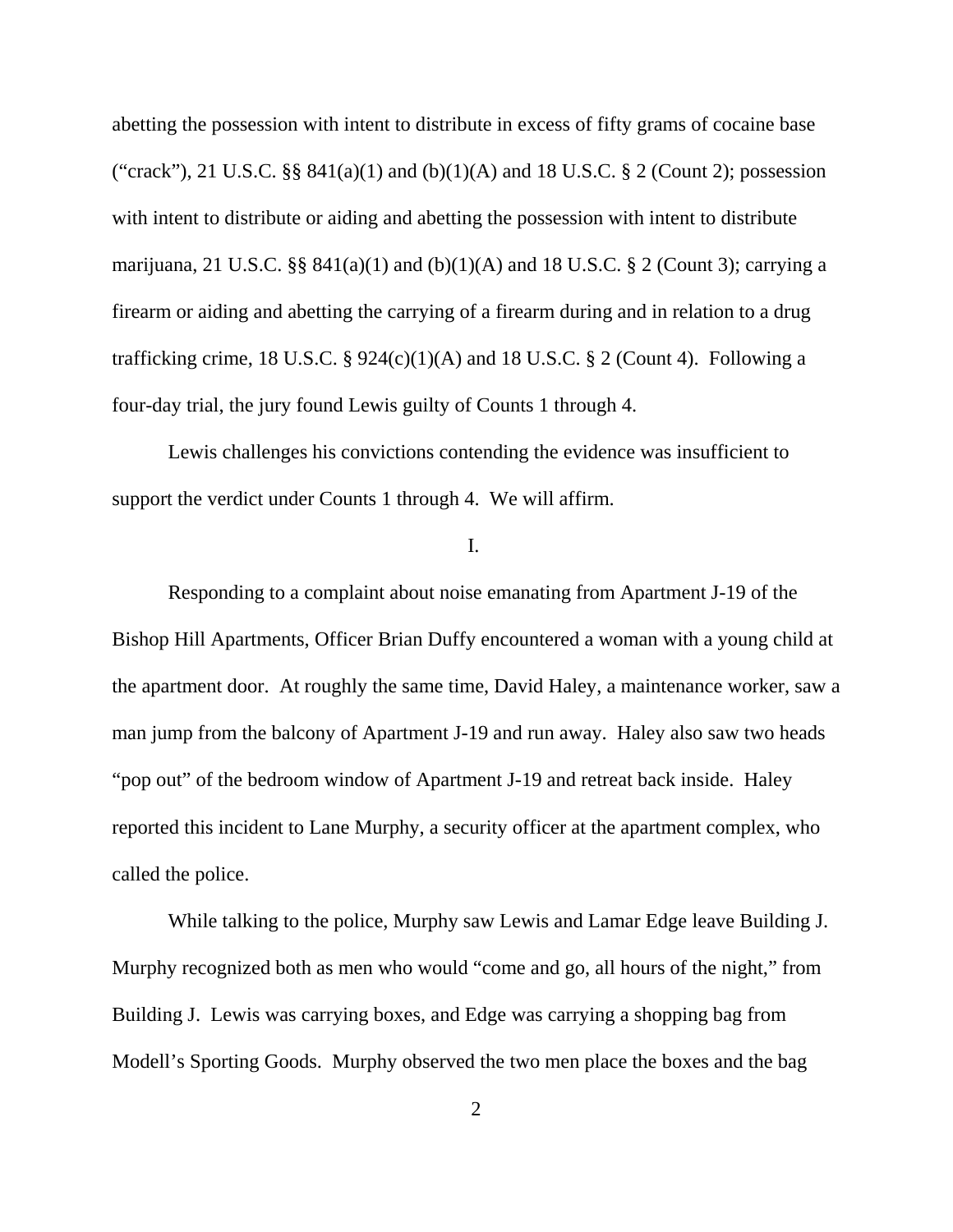into the trunk of a blue Oldsmobile parked outside of Building J. Lewis returned to the building while Edge parked the car between Buildings K and L.

Murphy described this conduct to Officer William Tobin and directed him to the blue Oldsmobile. As Officer Tobin examined the license plate, Edge approached the car and stopped suddenly when he saw Officer Tobin. Edge fled, ignoring Officer Tobin's commands to stop. Officer Tobin pursued Edge on foot and observed Edge jump into the back of a maroon Buick.

After a car chase, Officer Tobin, with the assistance of Officer Duffy, captured all three occupants of the car: Edge, Lewis and Rashaun Yeiser. Placing them in custody, the police returned to Apartment J-19 to check on the safety of the woman occupying the apartment. Upon entering, Detective James Frey saw several containers in plain view which appeared to hold marijuana. With this information, the officers obtained a search warrant for drugs and drug paraphernalia. Executing the warrant, the officers found two digital scales, various containers filled with marijuana, large quantities of bags commonly used to package drugs, \$6,000 in cash, and a box of nine millimeter handgun ammunition.

The officers also secured a warrant for the blue Oldsmobile. Executing the search warrant, the officers found the plastic Modell's bag earlier carried by Edge as well as the boxes Lewis carried out of the building and placed in the trunk. The Modell's bag held one bag of crack cocaine, 341 bags of marijuana, white boxes holding plastic containers filled with marijuana, and a semi-automatic pistol loaded with fifteen rounds of nine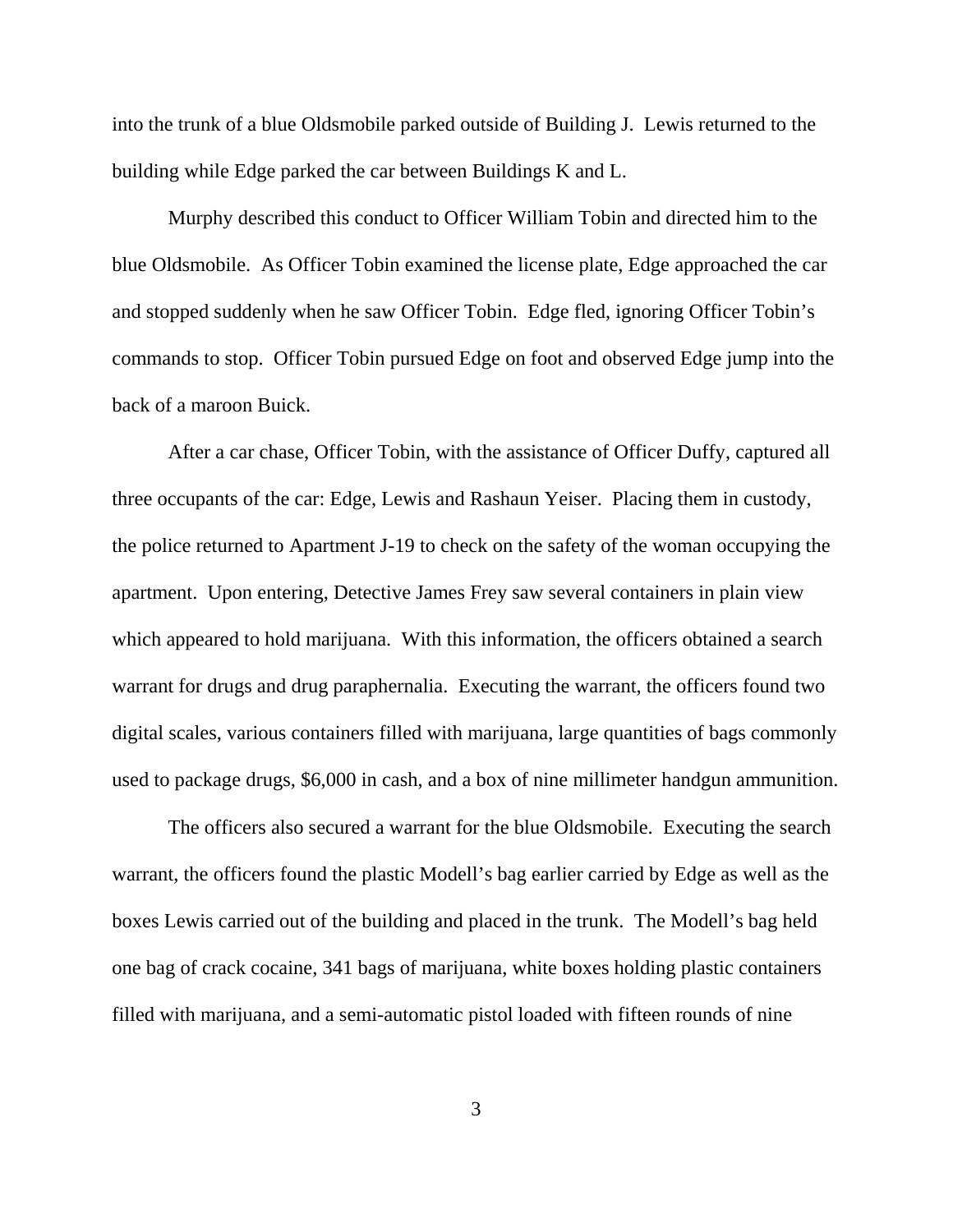millimeter ammunition. The boxes held plastic cubes containing marijuana and a large quantity of clear plastic containers.

II.

When reviewing a challenge to the sufficiency of evidence, we review the evidence in the light most favorable to the government and uphold the conviction "if any rational trier of fact could have found the essential elements of the offense beyond a reasonable doubt." *United States v. Gibbs*, 190 F.3d 188, 197 (3d Cir. 1999); *see also Rieger*, 942 F.2d at 232 ("We 'must sustain the verdict if there is substantial evidence, viewed in the light most favorable to the [g]overnment, to uphold the jury's decision.'" (quoting *Burks v. United States*, 437 U.S. 1, 17 (1978)). However, when a defendant fails to renew his motion for judgment of acquittal at the end of the defense's case, the defendant "has failed to preserve this issue for appeal." *United States v. Anderson*, 108 F.3d 478, 480 (3d Cir. 1997). "Accordingly, the alleged insufficiency of the evidence with respect to the essential elements of the offense must constitute plain error in order to warrant reversal." *Id.* (citing Fed. R. Crim. P. 52(b)).

After the close of the government's case-in-chief, Lewis moved for judgment of acquittal under Fed. R. Crim. P. 29. However, Lewis did not file a motion to set aside the jury verdict under Rule 29. Since, as discussed *infra*, the evidence supports the conviction, Lewis cannot establish plain error.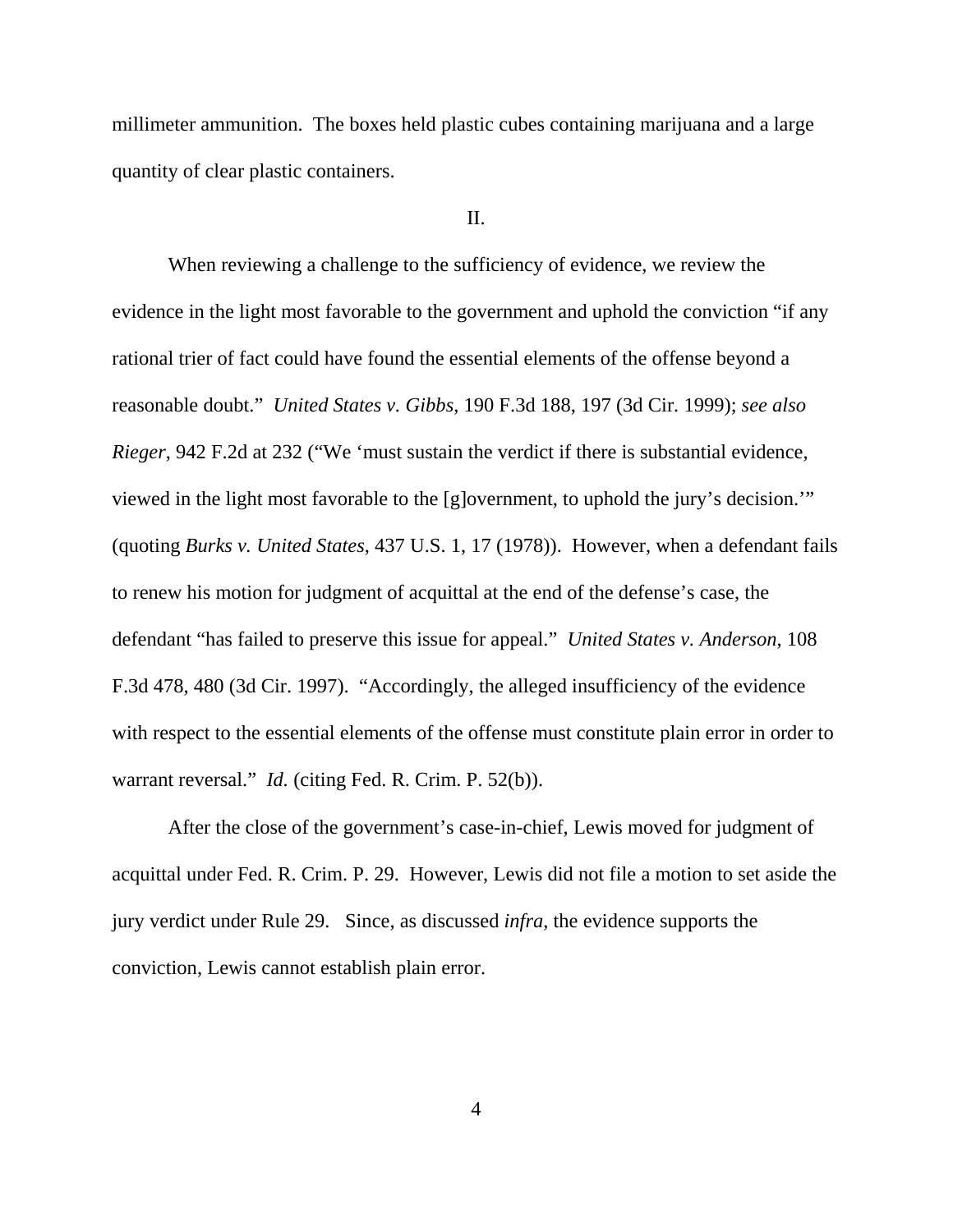Lewis contends there was insufficient evidence that he knowingly possessed the drugs<sup>1</sup> or that he agreed, knew or facilitated the underlying substantive offenses. Both assertions lack merit.

A.

Lewis contends he cannot be convicted under Counts 1 and 3 of the indictment because he did not knowingly possess the required items. Knowing possession can be established when the defendant has actual possession. *See, e.g., United States v. Blackston*, 940 F.2d 877, 883 (3d Cir. 1991) ("A person who knowingly has direct physical control over a thing, at a given time, is then in actual possession of it."). There is substantial evidence from which a rational jury could conclude that Lewis knowingly possessed the drugs.

Although Lewis carried closed boxes, there is substantial evidence to support the inference that Lewis knew the boxes contained marijuana. First, Lewis walked to the car and loaded the trunk simultaneously with Edge.<sup>2</sup> Further, Lewis had access to the contents of the boxes. There is no evidence suggesting that the boxes were sealed or

<sup>&</sup>lt;sup>1</sup>Counts 2 and 3 require proof that the principal knowingly possessed the drugs at issue. *See* 21 U.S.C. § 841(a)(1). Under Count 4, the government must prove that the principal knowingly possessed the firearm at issue. *See* 18 U.S.C. § 924(c).

<sup>&</sup>lt;sup>2</sup>Edge carried a white Modell's bag containing marijuana, crack cocaine, and a loaded handgun from the J-Building to the trunk of the blue Oldsmobile. The bag was made of thin plastic material and was open at the top. A person handling such a bag would be able to see and know the bag's contents, and it may fairly be inferred that someone walking with the person holding the bag would have an opportunity to see its contents, as would someone seeing the bag lying open in the trunk of the car.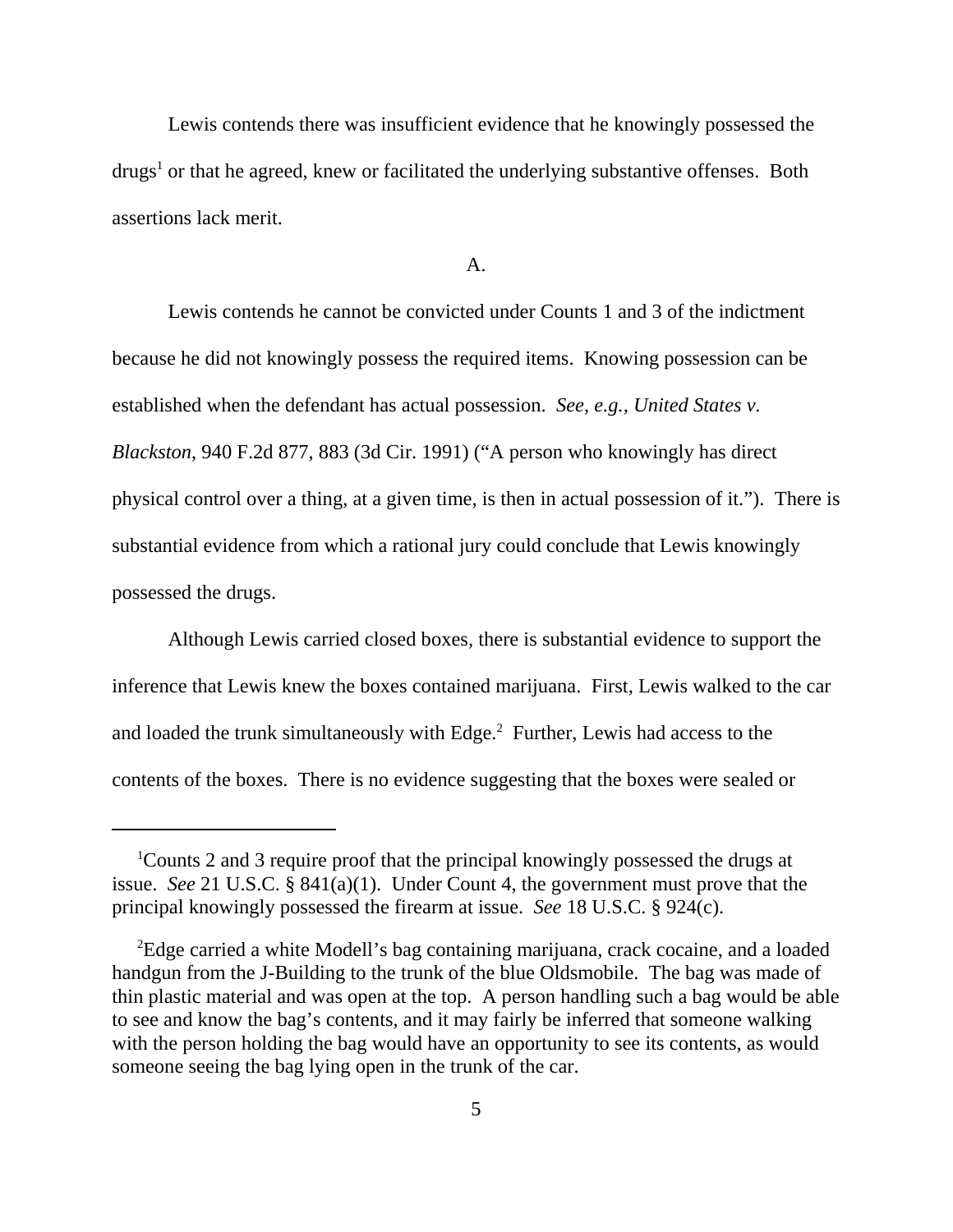inaccessible. Second, evidence presented at trial linked Lewis and the blue Oldsmobile to Apartment J-19.<sup>3</sup> Anyone in Apartment J-19 would have known and understood the apartment to be a staging ground for drug distribution. Packages of marijuana, placed in the hall closet and on the television stand, were in plain view. Further, police found a digital scale and box of 9 millimeter shells in the dining room.

Thus, there was substantial evidence for a rational jury to conclude beyond a reasonable doubt that Lewis knowingly possessed drugs.

#### B.

Lewis contends there is insufficient evidence to convict on Count 1 (conspiracy to possess with intent to distribute crack cocaine and marijuana), Count 2 (aiding and abetting the possession with intent to distribute in excess of fifty grams of crack cocaine), and Count 4 (aiding and abetting the carrying of a firearm during and in relation to a drug trafficking crime) because the government failed to prove an agreement or knowledge the containers they carried contained drugs and the gun.

"The elements of a conspiracy may be proven entirely by circumstantial evidence, but each element of the offense must be proved beyond a reasonable doubt." *United States v. Cartwright*, 359 F.3d 281, 286 (3d Cir. 2004) (quoting *United States v. Wexler*, 838 F.2d 88, 90 (3d Cir. 1988)). "One of the requisite elements the government must

<sup>&</sup>lt;sup>3</sup>After Haley observed a person jump from the Apartment J-19 balcony, he saw two black males look out the window of Apartment J-19. Soon thereafter, Edge and Lewis left Building J and loaded the trunk of the blue Oldsmobile. In addition, documents identifying Yeiser were found in both the blue Oldsmobile and Apartment J-19.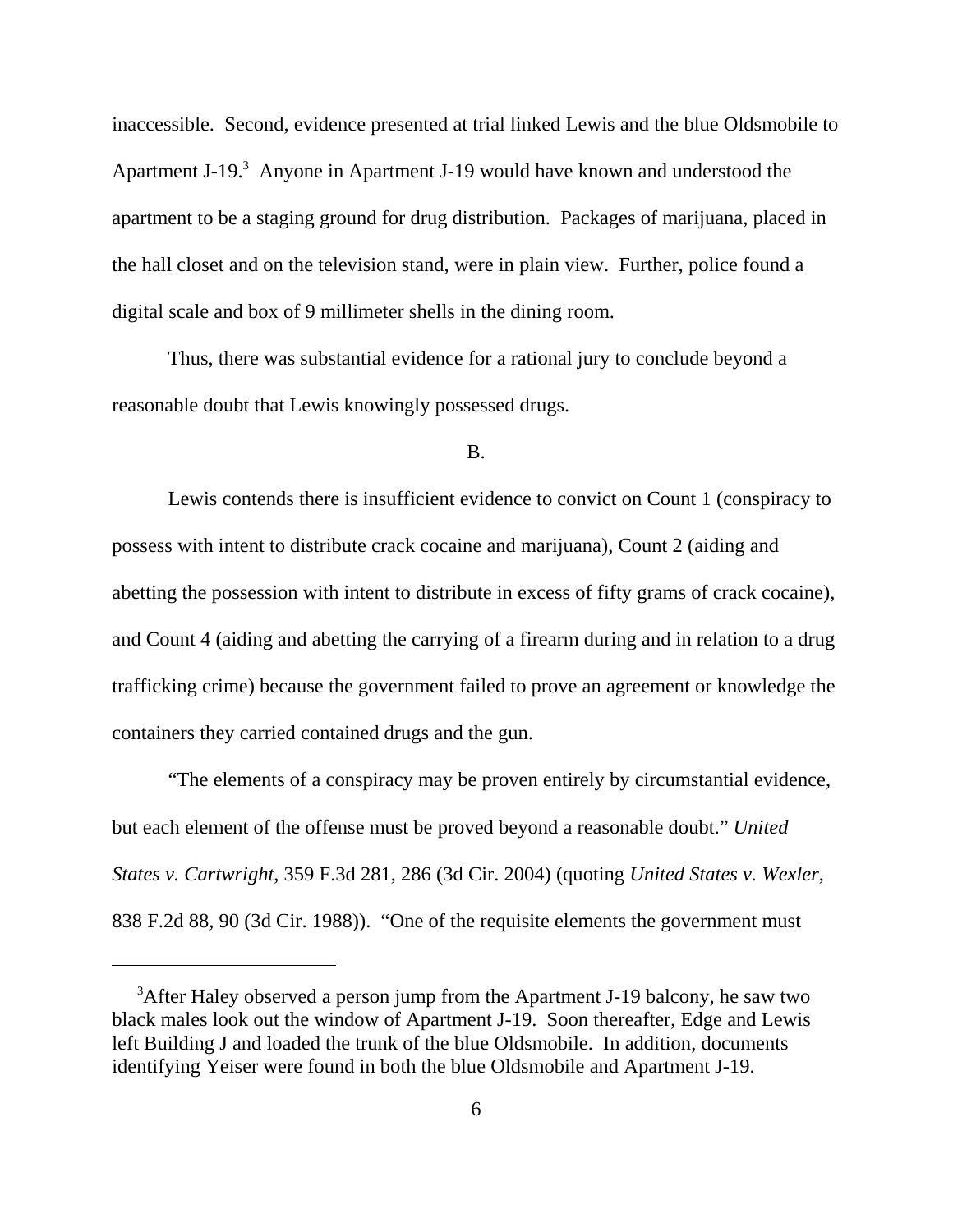show in a conspiracy case is that the alleged conspirators shared a 'unity of purpose', the intent to achieve a common goal, and an agreement to work together toward the goal." *Cartwright*, 359 F.3d at 286 (quoting *Wexler*, 838 F.2d at 90-91). "In order for us to sustain a defendant's conviction for conspiracy, the government must have put forth evidence tending to prove that defendant entered into an agreement and knew that the agreement had the specific unlawful purpose charged in the indictment." *Cartwright*, 359 F.3d at 286-87 (quoting *United States v. Idowu*, 157 F.3d 265, 268 (3d Cir. 1998)).

There is substantial evidence from which a rational jury could have concluded that Lewis was a participant in a conspiracy to possess with the intent to distribute crack cocaine and marijuana. As noted, Lewis and his co-conspirator Edge knowingly and actually possessed the drugs.<sup>4</sup> Further, Lewis acted in concert with Edge to move the

<sup>&</sup>lt;sup>4</sup>Lewis attempts to analogize to cases finding insufficient evidence to support a conspiracy conviction because the defendant was unaware of the contents of the illegal transaction. *See Cartwright*, 359 F.3d at 290-91 (finding no evidence in the record that defendant had knowledge of the nature of the transaction and noting the lack of evidence that defendant had ever been in possession of the cocaine); *Idowu*, 157 F.3d at 268-270 (finding the evidence insufficient to support the inference that defendant knew the transaction involved drugs because defendant never heard specific reference to the subject matter, nor did he see the drugs); *United States v. Salmon*, 944 F.2d 1106, 1112, 1114 (3d Cir. 1991) (finding no evidence in the record that defendant Fitzpatrick, asked "to watch [co-defendant's] back," knew the transaction concerned drugs)*; Wexler*, 838 F.2d at 92 n.2 (finding insufficient evidence to support the conclusion that defendant knew the contents "behind a closed truck door which he neither drove nor rode in"); *United States v. Terselich*, 885 F.2d 1094, 1098 (3d Cir. 1989) (finding no evidence that defendant, "shar[ing] driving chores and lodging with the driver of the vehicle," knew that a secret compartment in the trunk of the car contained drugs); *United States v. Cooper*, 567 F.2d 252, 254-55 (3d Cir. 1977) (finding insufficient evidence to support the conspiracy conviction because no evidence suggested that defendant knew or had access to the (continued...)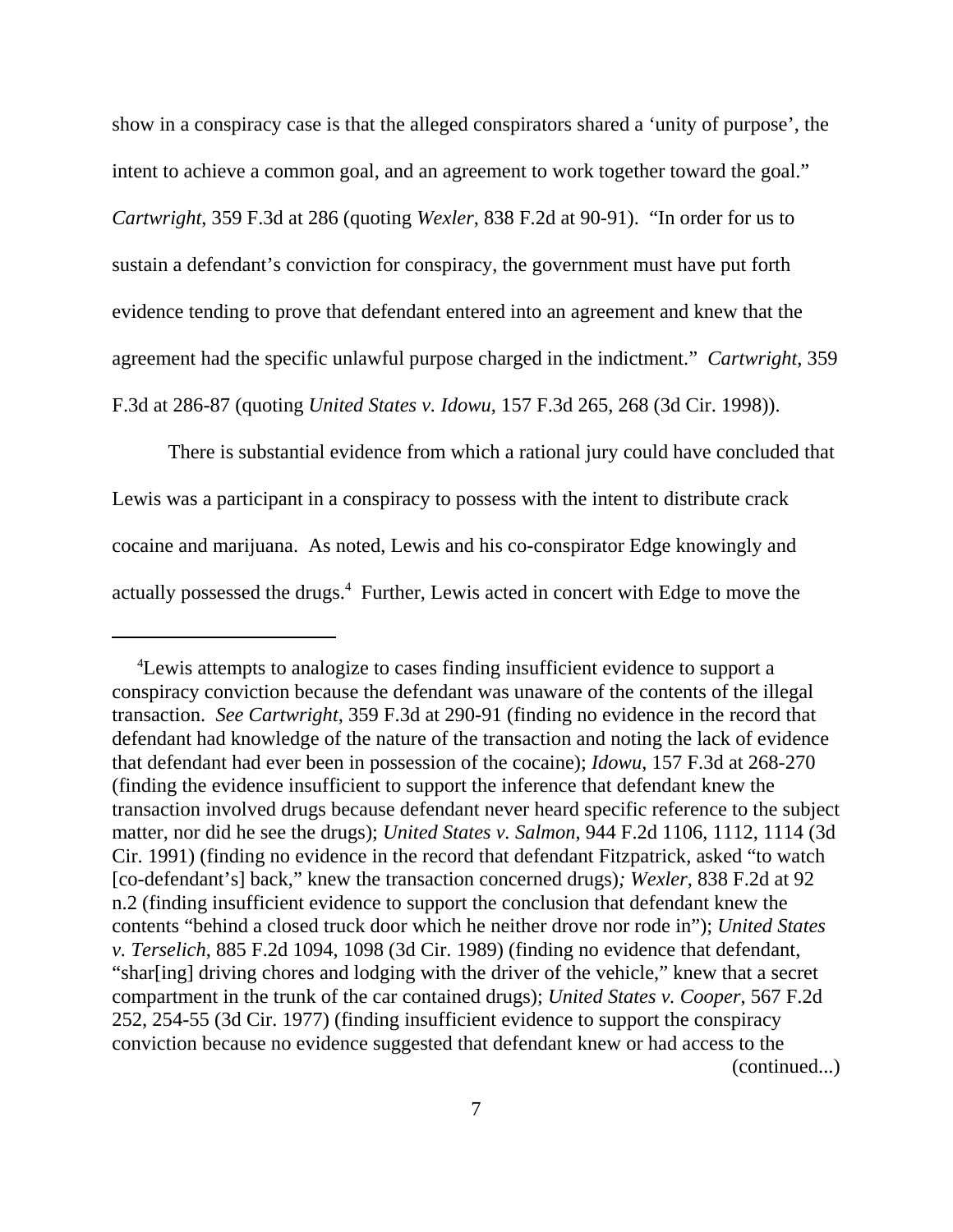drugs and the firearm from Apartment J-19 – a staging ground for drug distribution – to the blue Oldsmobile. Edge drove the Oldsmobile away from Building J, and Lewis, with the assistance of Edge and Yeiser, fled from the police. Based on his conduct and knowing possession of the drugs, a reasonable jury could rationally conclude Lewis intentionally entered into an agreement with the specific purpose to distribute crack cocaine and marijuana.5

4 (...continued)

 5 "An aiding-and-abetting conviction requires that another committed the substantive offense and that the one charged with aiding and abetting knew of the substantive-offense commission and acted with the intent to facilitate it." *Salmon*, 944 F.2d at 1113 (citing *United States v. Dixon*, 658 F.2d 181, 189 n.17 (3d Cir. 1981)). "[A]cting with the intent to facilitate the substantive offense requires that one acted with the 'intent to help those involved with a certain crime.'" *Salmon*, 944 F.2d at 1113 (quoting *Wexler*, 838 F.2d at 92) (emphasis omitted). *See also United States v. Gordon*, 290 F.3d 539, 547 (3d Cir.2002) ("[A] defendant can be convicted of aiding and abetting a violation of § 924(c)(1) without ever possessing or controlling a weapon if the defendant's actions were sufficiently intertwined with, and his criminal objectives furthered by the actions of the participant who did carry and use the firearm."). For the same reasons stated *supra*, we find there was sufficient evidence to support a conviction on aiding and abetting grounds (Counts 2 and 4).

contents of the padlocked rear of a truck transporting marijuana). Each is distinguishable because the evidence supports an inference that Lewis saw drugs in apartment J-19 and was in actual possession of drugs. Further, defendants in the aforementioned cases were conducting surveillance or performing a secondary function. *See Cartwright*, 359 F.3d at 286 ("lookout"); *Idowu*, 157 F.3d at 267 ("driver" who carried the money); *Wexler*, 838 F.2d at 91 ("lookout"); *Salmon*, 944 F.2d at 1114 ("surveillance"); *Terselich*, 885 F.2d at 1098 (passenger who "shared driving chores and lodging" with driver); *Cooper*, 567 F.2d at 254 (passenger who shared hotel room with convicted co-defendant). In contrast, the conduct of Lewis suggests a more involved role in the distribution of drugs.